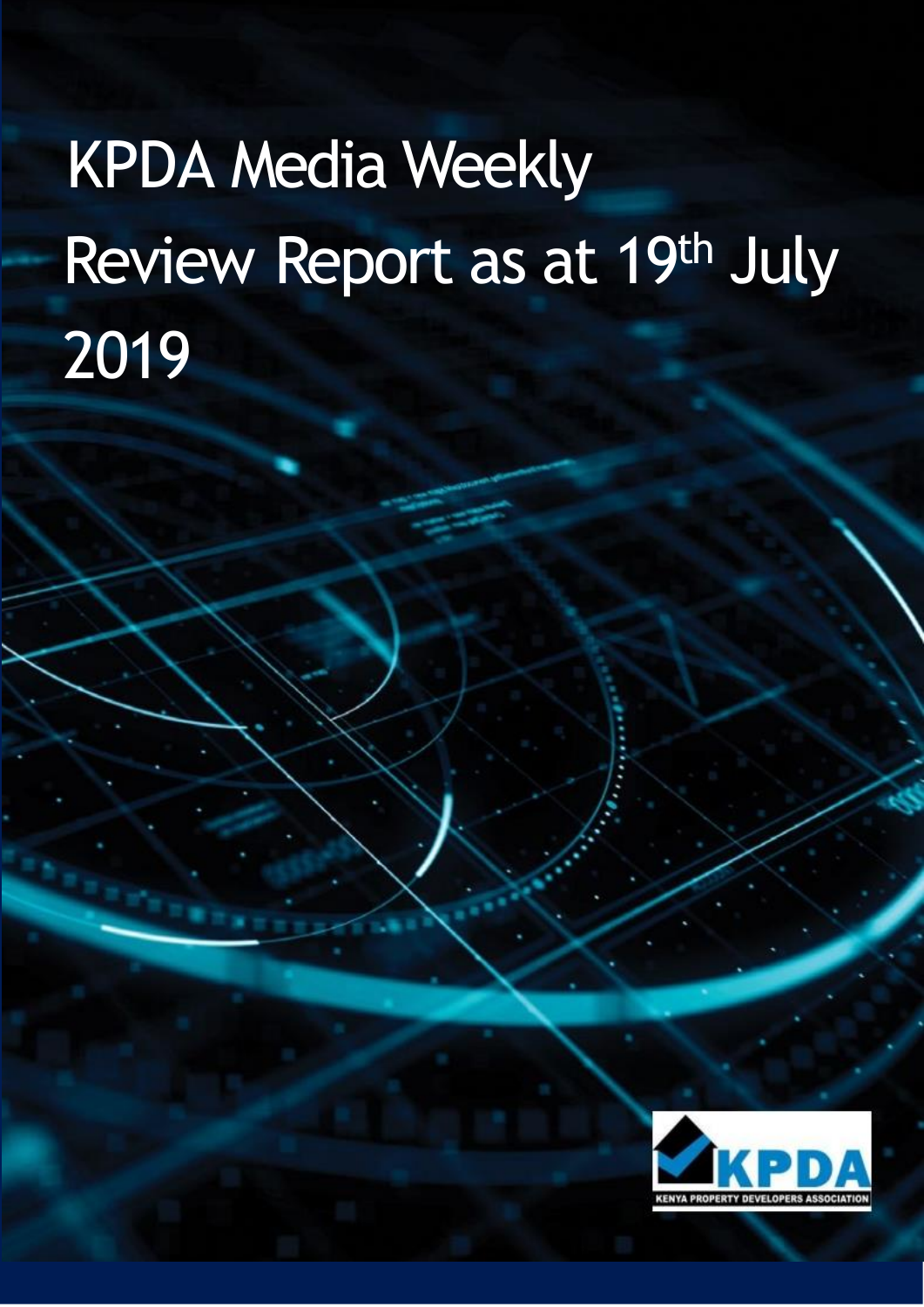## CEO DE-BRIEF

**INVITATION TO THE KPDA CEO MORNING LEARNING SESSION, TUESDAY, 30TH JULY 2019 AT THE VILLA ROSA KEMPINSKI HOTEL, NAIROBI**



### **INVITATION TO THE KPDA CEO MORNING LEARNING SESSION**

#### **THEME:** "'KNOW YOUR REGULATORS"

DATE: TUESDAY, 30TH JULY 2019 **VENUE:** VILLA ROSA KEMPINSKI HOTEL, WESTLANDS - NAIROBI **TIME:** 8.00AM - 11.30AM

In general, compliance means conforming to a rule, such as a specification, policy, standard or law. Regulatory compliance describes the goal that organizations aspire to achieve in their efforts to ensure that they are aware of and take steps to comply with relevant laws, policies, and regulations. In the Kenyan construction industry, businesses interact with numerous bodies both from national and county government and the general public sentiment is that there is a lack of clear information on what the correct statutory requirements for construction are.

Based on the above, KPDA has organized for a forum that will allow for in-depth interaction between the audience and various regulatory bodies.

The CEO Morning Learning Session is scheduled for Tuesday 30th July 2019 at the Villa Rosa Kempinski Hotel in Westlands from 8.00am to 11.30am. The theme of the forum is "Know Your Regulator."

#### **EVENT OBJECTIVES:**

awarded CPD

points.

- 1. Understanding the approvals process in the Lands and Urban Planning Departments at the Nairobi City County Government:
- $2.$ Discuss the progress on improving efficiency at the Ministry of Lands and Physical Planning;
- ers of the rd of Registratio N<sub>R</sub> Please note that registration fees once paid are П for Architects and non-refundable and cannot be transferred to cater Quantity Surveyors<br>(BORAQS) will
	- for the cost of attending future events.<br>Participants who attend this event without an п
	- RSVP will be surcharged at the door by 50%.

3. Understand the construction industry's compliance requirements with the NCA, NEMA and WRA.

#### **INVITED SPEAKERS AND PANELISTS:**

Invited Speakers and Panelists will be representatives of:

- Ministry of Lands and Physical Planning  $1.$
- $2.$ Nairobi City County Government
- National Environmental Management Authority (NEMA)  $\overline{3}$ .
- The Water Regulatory Authority (WRA)  $4.$
- 5. National Construction Authority (NCA)

The draft program will be availed in due course.

#### **CHARGES:**

- ٠ KPDA Members: Kshs. 4,640 (inclusive of VAT)
- Non Members: Kshs. 6,380 (inclusive of VAT) п

The deadline to RSVP (with payment) is WEDNESDAY 24TH JULY 2019 with the KPDA secretariat on telephone 0737 530 290 or 0725 286 689 or by email to ceo@kpda.or.ke or membership@kpda.or.ke.



NON MEMBERS WILL NOT BE ALLOWED TO п PARTICIPATE IN THIS EVENT WITHOUT PRIOR PAYMENT.

Cancellations are only refundable if the secretariat<br>is notified on email by no later than Wednesday, п 20th February 2019.

To RSVP, kindly reach us via email [ceo@kpda.or.ke](mailto:ceo@kpda.or.ke)[/membership@kpda.or.ke](mailto:membership@kpda.or.ke) or call us through 0737530290/0725286689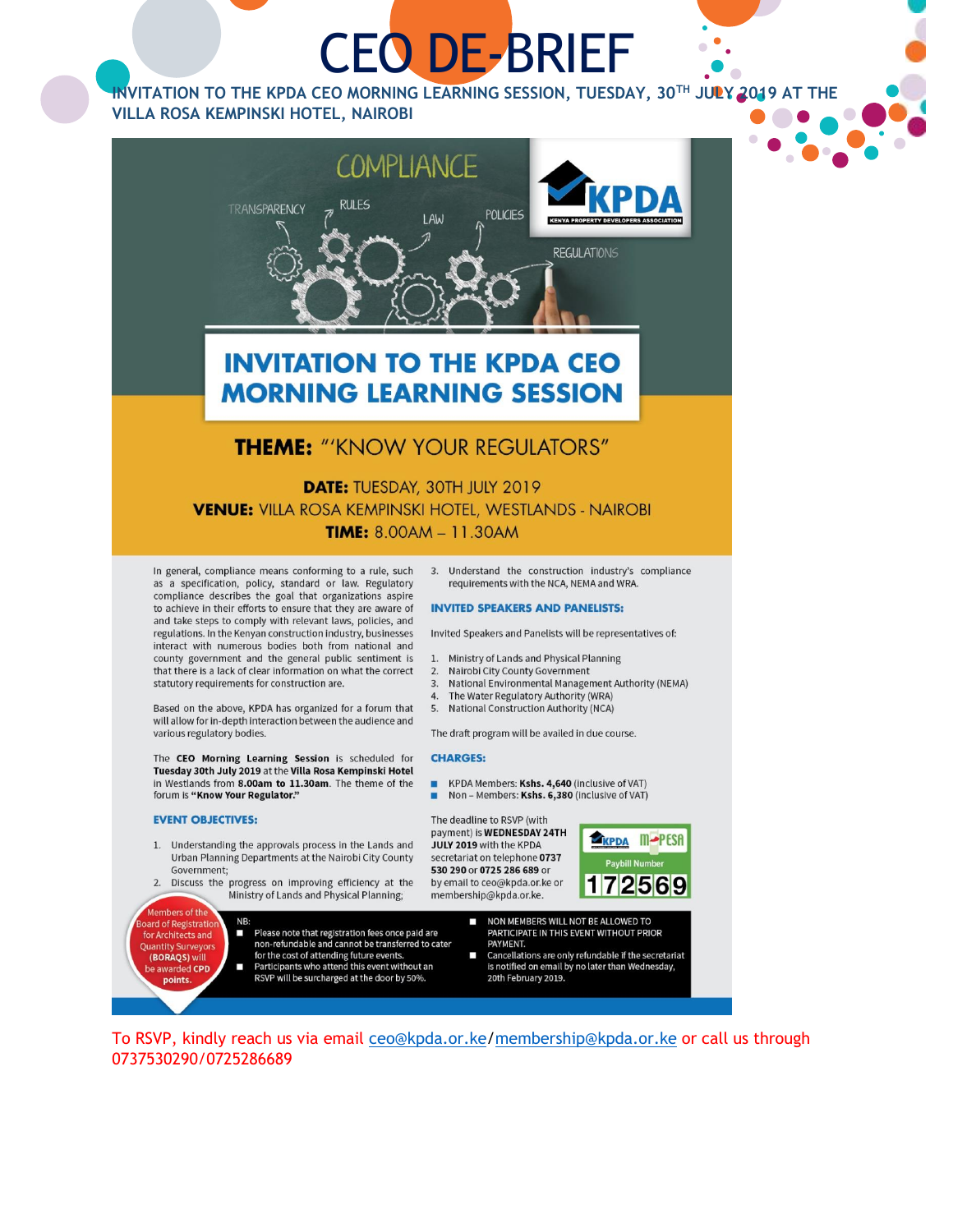#### **REQUEST FOR COMMENTS ON THE NAIROBI CITY COUNTY TRANSPORT POLICY**

The Nairobi City County Government is, with the support of the EU, in the process of organizing its operations in order to effectively deliver on its constitutional mandate. The County Government is now developing a transport policy in line with its devolved functions. This policy is being prepared in consultation with key stakeholders.

To view the general layout of the proposed policy, please click [HERE.](../../../Desktop/NCCG%20Transport%20Policy%20-%20Table%20of%20Contents.docx)

As a key stakeholder, KPDA has been invited to participate in the process of policy development. This can be done in two stages:

Stage 1 – within the next two weeks KPDA makes any comments on the key areas that it feels policy should address in order to improve transport in Nairobi. At the end of that time a paper on the key issues will be submitted to the County Government for approval.

Stage 2 - a Stakeholders Workshop is scheduled for the 25<sup>th</sup> September 2019 at which KPDA will be invited to comment on the draft policy itself.

The consultant has requested to receive any contributions under Stage 1, by 2<sup>nd</sup> August 2019.

#### **INVITATION TO KESRA AUGUST TRAINING**

The Kenya School of Revenue Administration (KESRA) is the training arm of the Kenya Revenue Authority (KRA). Their mandate is to build capacity for the stakeholders so that they can meet their business and tax obligations.

Their trainings aim at building competencies, hands-on knowledge in area of practice and contemporary skills that empower productivity and performance.

In line with its philosophy of providing quality training services, KESRA, intends to hold an intensive training workshops on five courses namely: Taxation for Banks & Financial Institutions, Taxation for Real Estates, iTax Administration, Taxation for procurement Professionals and Taxation for Extractive industries (Mining, oil & Gas).

The deadline for Registration and payment is on the **16th August 2019** for iTax & Taxation for Banks and **23rd August 2019** for Taxation for Real estates, Procurement Professionals & Extractive industries 2019. Kindly fill this registration form [HERE](../../../Desktop/REGISTRATION%20FORM.docx) and submit through *[kesratraining@kra.go.ke](mailto:kesratraining@kra.go.ke)*

In case of any clarifications or additional information, kindly contact **Techlar, Johnson or Collins on 0709752727/0700172842/0725781510** or email *[kesratraining@kra.go.ke](mailto:kesratraining@kra.go.ke)*

#### **THE AFRICA PROPERTY INVESTMENT AWARDS**

The Africa Property Investment Summit is calling members to enter or nominate projects, and property stakeholders, for the 3<sup>rd</sup> annual African Property Investment (API) Awards taking place on **2 October 2019**. Mandated to highlight excellence and achievement in African Real Estate, the Awards provide peer recognition for work accomplished and are part of the programme of events of the continent's premier property gathering.

This year's Awards cover 13 categories and are judged by a panel of African property experts. To view the list of categories, click [HERE](http://www.apisummit.co.za/api-awards)

Finalists have to register and attend the API Summit and Gala Networking Dinner taking place at Alice and Fifth to be eligible to win their category. To simplify their registration process, finalists can click [HERE](https://docs.google.com/forms/d/e/1FAIpQLSfkjGJqDR7dIu77D_Ix3hQ_AXLvVytDXRKFDdGYOdiuY9fXhQ/viewform) to fill the online form.

Should you have more questions, kindly email [priscilla@apievents.com](mailto:priscilla@apievents.com) or visit [www.apisummit.co.za/api-awards](http://www.apisummit.co.za/api-awards) for more information.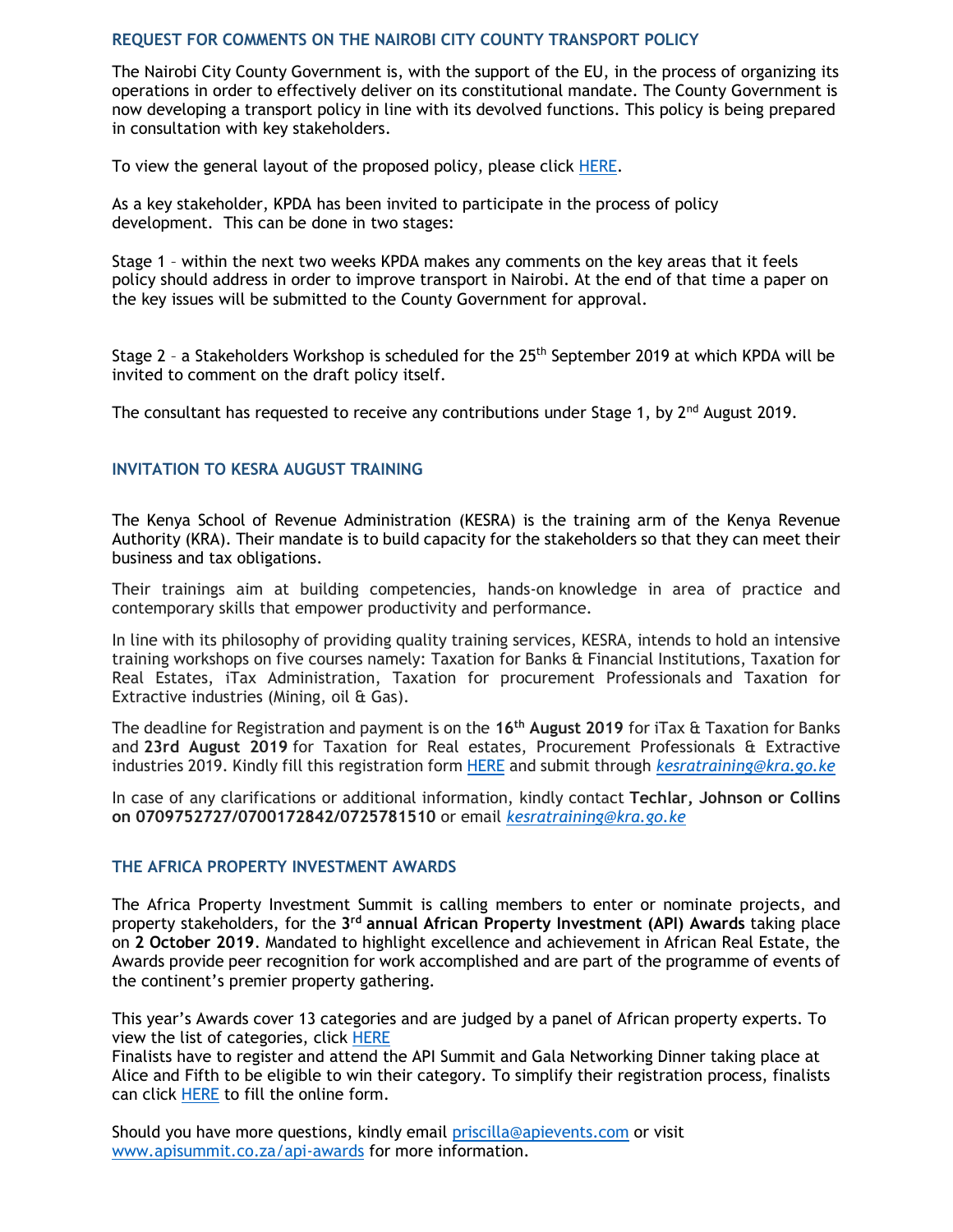#### **AAK ANNUAL CONVENTION 2019, 14-17 AUGUST 2019 AT THE SAROVA WHITESANDS RESORT, MOMBASA: ACCOMMODATION UPDATE**

The Architectural Association of Kenya has made bookings for accommodation at the hotel for delegates and which is available at the following rates:

| Room Type                 | Occupancy     | Rates per night |
|---------------------------|---------------|-----------------|
| <b>Pool Facing rooms:</b> | <b>Single</b> | KES 14,500.00   |
|                           | Double        | KES 20,000.00   |
|                           | <b>Triple</b> | KES 24,000.00   |
| Sea facing rooms:         | Single        | KES 16,000.00   |
|                           | <b>Double</b> | KES 22,000.00   |
|                           | Triple        | KES 26,000.00   |

Payments for room bookings will be received until **close of business, Wednesday, 31st July 2019**. All the rooms that will not have been booked and paid for by **31st July 2019** will be released.

#### **19th July 2019**

#### **Daily Nation |Mary Wambui| Friday 19th July 2019**

#### **TAXPAYER BEARS BRUNT OF POLICE HOUSING ROW**

A delay in the valuation of government houses occupied by police and prison officers plus separation of utility bills has seen the taxpayer continue to fork out hundreds of millions of shillings in allowances each month to officers still being housed by the state[. Read More.](https://www.nation.co.ke/news/Taxpayer-bears-brunt-of-police-housing-row/1056-5201834-md6xlf/index.html)

#### **18th July 2019**

#### **Daily Nation | James Kariuki| Thursday 18th July 2019**

#### **CITY SET TO UNLEASH DEBT COLLECTORS ON DEFAULTERS**

Businesses and property owners in Nairobi may soon face private debt collectors after the Nairobi City County government moved to outsource the service[. Read More.](https://www.nation.co.ke/business/City-set-to-unleash-debt-collectors-on-defaulters/996-5201768-nikixb/index.html)

#### **Daily Nation | Millicent Mwololo| Thursday 18th July 2019**

#### **MTRH STAFF PENSION SCHEME TO BUILD AFFORDABLE HOUSES AND SECURE POST-RETIREMENT MEDICAL COVER FOR MEMBERS**

It has been a rapid growth journey for Moi Teaching and Referral Hospital Staff Pension Scheme (MTRHSPS), which opened its doors in 2001[. Read More.](https://www.nation.co.ke/supplements/rba/5200436-5200520-12dt33mz/index.html)

#### **Daily Nation| Nzomo Mutuku | Thursday 18th July 2019**

**HOW RBA IS ENABLING PENSION PLAYERS TO SUPPORT KENYA'S GROWTH STRATEGY**

The Retirement Benefits Authority (RBA) is mandated to regulate and supervise the establishment and management of retirement benefits schemes, and to protect the interest of members and sponsors. Read More.

#### **The Standard | Josphat Thiong'o | Thursday 18th July 2019**

**UN-HABITAT 'TINY' HOUSE: SOLUTION TO KENYA'S HOUSING PROBLEMS?**

The UN-Habitat has unveiled a house prototype for affordable green building aimed at addressing housing shortage in densely populated urban areas. Dubbed Tiny House, the model is expected to address the problem of affordable housing in Kenya and tackle climate change. [Read More.](https://www.standardmedia.co.ke/business/article/2001334340/un-s-tiny-home-model-targets-kenya-s-un-housed-masses)

#### **The Standard | Ben Ahenda| Thursday 18th July 2019**

#### **OLD NAKURU ESTATES LEFT BEHIND BY THE TIMES**

Old municipal estates in Nakuru continue to be an eyesore even as the town gears up for a city status. [Read More.](https://www.standardmedia.co.ke/business/article/2001334345/oldest-estates-in-nakuru-turning-into-an-eyesore)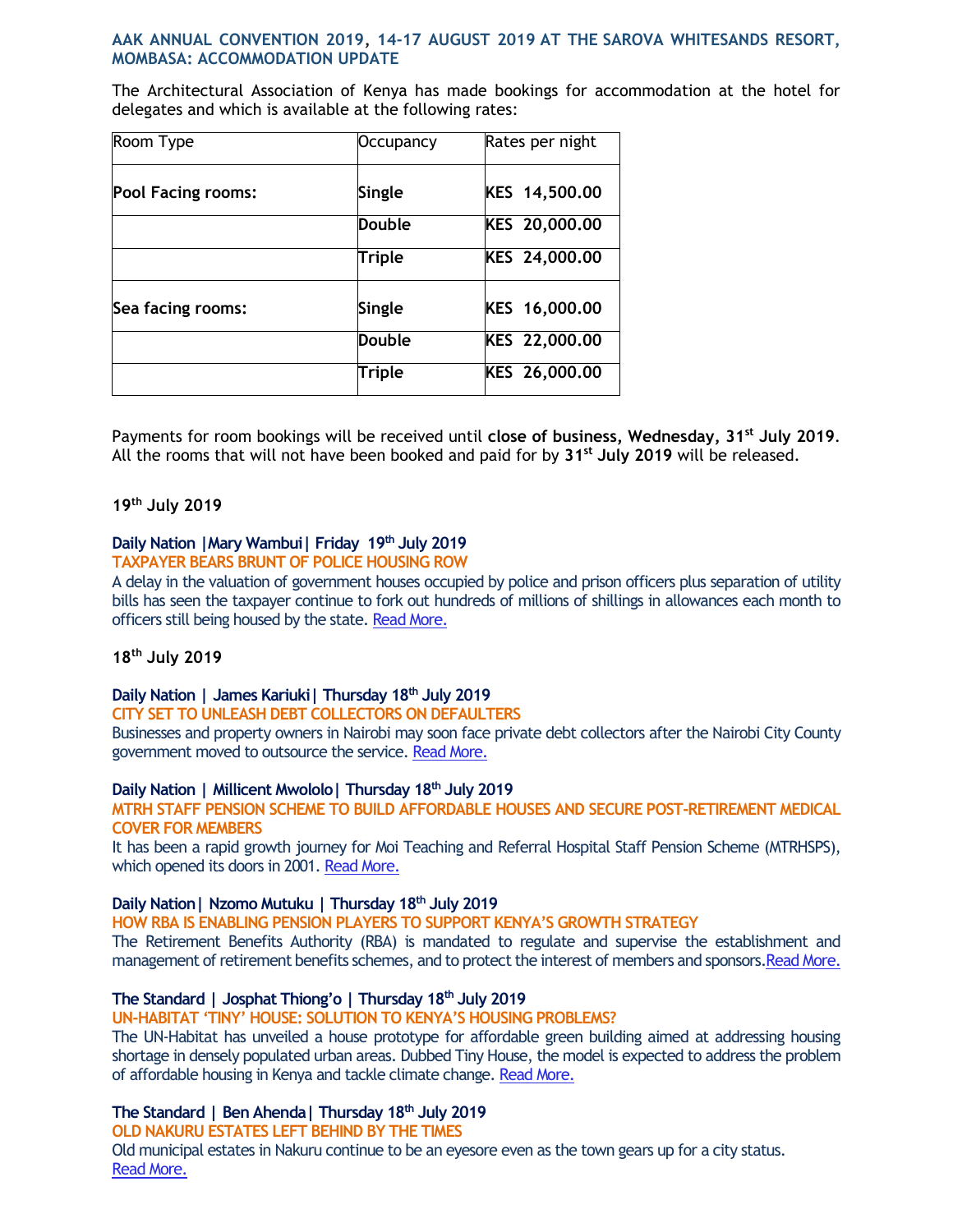#### **Business Daily |George Omondi| Thursday 18th July 2019 CBK LICENCE HITCH HITS SH35BN CHEAP STATE-BACKED MORTGAGE**

A licence hitch has delayed the take-off of State-backed firm that was meant to boost the access to cheaper mortgage through making it easier for banks to access long-term finance for home loans. [Read More.](https://www.businessdailyafrica.com/economy/CBK-licence-hitch-hits-Sh35bn-kmrc/3946234-5201688-pojgw6z/index.html)

#### **17th July 2019**

#### **Daily Nation| Collins Omulo | Wednesday 17th July 2019**

**NAIROBI ISSUES THIRD PAINTING ORDER THIS YEAR**

Property owners within the Nairobi Central Business District (CBD) have been given two weeks to repaint and redecorate their premises or face legal action. [Read More.](https://www.nation.co.ke/counties/nairobi/City-issues-third-painting-order-this-year/1954174-5200024-eu9xxnz/index.html)

#### **Daily Nation|Bobby Kamani| Wednesday 17th July 2019**

#### **INNOVATION THE CURE FOR HOTEL INDUSTRY CHALLENGES**

The ever-growing internet penetration in Kenya has had an impact on the hotel industry, particularly in the manner in which rooms are booked, which has seen the emergence of online travel agencies[. Read More.](https://www.nation.co.ke/oped/opinion/Innovation-the-cure-for-hotel-industry-challenges/440808-5199958-a0423wz/index.html)

#### **Business Daily| John Mutua| Wednesday 17th July 2019**

**I&M, DEVELOPER HALT SALE OF SH2BN ATHI RIVER ESTATE**

The planned auction of houses in Athi River's Sunset Boulevard Estate over a defaulted loan has been stopped amid a court order handing reprieve to more than 200 home owners[. Read More.](https://www.businessdailyafrica.com/corporate/companies/I-M-developer-halt-sale-of-Sh2bn-Athi-River-Estate/4003102-5200036-6782wy/index.html)

#### **Business Daily|Constant Munda| Wednesday 17th July 2019**

#### **GRAFT SLOWING BIG-TICKET INVESTMENT - MOODY'S**

Perception of corruption and low transparency in procurement remains a top concern for big-ticket investors looking for opportunities in Kenya, researchers at Moody's have said.[Read More.](https://www.businessdailyafrica.com/markets/marketnews/Graft-slowing-big-ticket-investment/3815534-5199924-t7nlwyz/index.html)

#### **Business Daily| John Mutua| Wednesday 17th July 2019**

**NAIROBI HOMES TO PAY NEW FIRE, PETS AND GARBAGE FEES**

All Nairobi households will for the first time be required to pay for fire certificates, garbage collection and inspection of the health of their pets in a raft of new taxes proposed by Governor Mike Sonko's administration. [Read More.](https://www.businessdailyafrica.com/news/Nairobi-homes-to-pay-new-fire--pets-and-garbage-fees/539546-5199164-cqj3aj/index.html)

#### **Business Daily| Stanley Ngotho| Wednesday 17th July 2019**

#### **SAVANNAH CEMENT EYES DOUBLE CAPACITY TO SUPPLY EAST AFRICA**

Savannah Cement Company is doubling its production capacity to 2.4 million tonnes in a multi-billion shilling investment at its Athi River plant as it targets the exports market within East Africa[. Read More.](https://www.businessdailyafrica.com/news/counties/Savannah-Cement-eyes-double-capacity/4003142-5199892-e0rmeiz/index.html)

#### **The Standard| Josphat Thiong'o | Wednesday 17th July 2019**

**CONSTRUCTION OF SH300B AFFORDABLE HOUSES IN NAIROBI BEGINS FRIDAY, SAYS GOVERNOR SONKO** The construction of Pangani affordable housing project will commence this week with contractors expected to move on site this week Friday. [Read More.](https://www.standardmedia.co.ke/business/article/2001334245/construction-of-sh300b-affordable-houses-in-nairobi-begins-friday)

#### **The Standard|Kenyanitto Oyier And Josphat Thiong'o | Wednesday 17th July 2019**

**CITY HALL KICKS OUT AGEING, AILING TENANTS IN PANGANI MIDNIGHT RAID**

Scores of tenants, most of them elderly and ailing, spent the night in the cold after City Hall forcibly evicted them from Pangani estate minutes to midnight[. Read More.](https://www.standardmedia.co.ke/business/article/2001334170/city-hall-kicks-out-ageing-ailing-tenants-in-pangani-midnight-raid)

#### **Daily Nation| Sponsored Content | Wednesday 17th July 2019**

**REAL ESTATE INVESTMENT MYTHS DEBUNKED**

Myths often form the basis for fear and holds people back from taking on new opportunities. The same rings true when it comes to investing in real estate[.Read More.](https://www.nation.co.ke/brandbook/Real-estate-investment-myths-debunked/3488912-5197588-5kgk7a/index.html)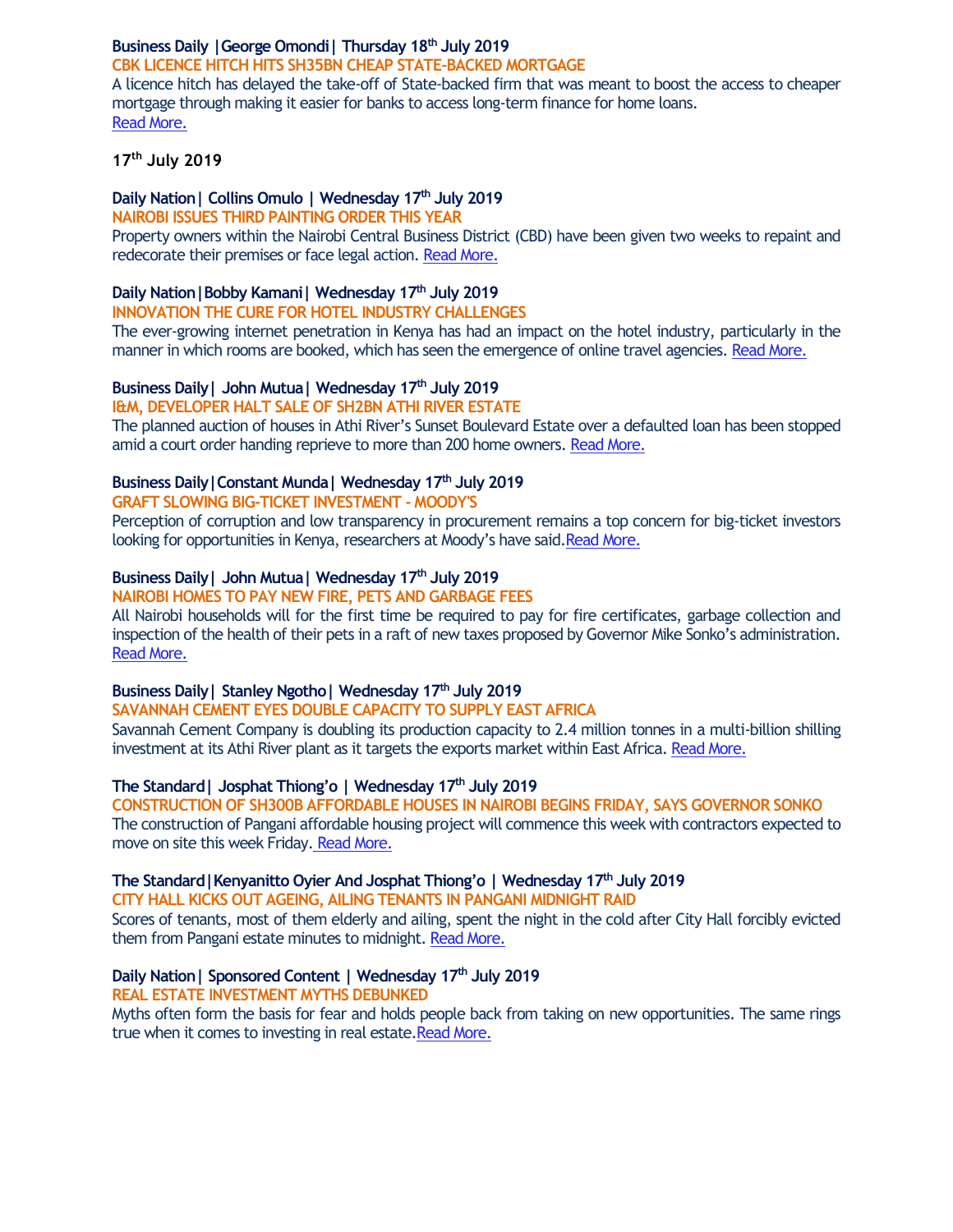#### **16th July 2019**

#### **Daily Nation | Joseph Wangui| Tuesday 16th July 2019 COURT RULES OUT DNA IN PROPERTY DISPUTES**

Children whose paternity is disputed will no longer need to be subjected to DNA tests so as to be included as beneficiaries of their father's estate, the High Court has ruled. [Read More.](https://www.nation.co.ke/news/Court-rules-out-DNA-in-property-disputes/1056-5197334-as3enr/index.html)

#### **Daily Nation | Brian Wasuna| Tuesday 16th July 2019**

#### **SUNSET BOULEVARD ESTATE TO BE SOLD OVER SH400M DEBT**

More than 200 homeowners in Athi River's Sunset Boulevard Estate risk losing their investments as auctioneers hired by I&M Bank look to sell the gated community to recover more than Sh400 million in unpaid loans. Read [More.](https://www.nation.co.ke/news/Sunset-Boulevard-Estate-to-be-sold-over-Sh400m-debt/1056-5197422-rwiksdz/index.html)

#### **Business Daily |Edwin Mutai| Tuesday 16th July 2019**

**MINISTRY SAYS MULTI-BILLION SGR DEMOLITIONS ORDERED BY CABINET**

The Cabinet sanctioned the June 14 demolition of multibillion- shilling properties along the standard gauge railway (SGR) Phase 2A corridor, MPs heard on Tuesday[. Read More.](https://www.businessdailyafrica.com/economy/SGR-demolitions-ordered-Cabinet/3946234-5198808-12schcyz/index.html)

#### **Business Daily | Philip Muyanga| Tuesday 16th July 2019 RUBIS TAKEOVER SPARKS KENOL ROW WITH LANDLORD**

A KenolKobil landlord is accusing the oil marketer of breaching a land lease agreement on any transfer of its shares that would see the control of the lessee pass to another party[. Read More.](https://www.businessdailyafrica.com/corporate/companies/Rubis-takeover-sparks-Kenol-row-with-landlord/4003102-5198712-mygmcoz/index.html)

#### **Business Daily | Editorial| Tuesday 16th July 2019**

#### **RESTORE CONFIDENCE IN THE PROPERTY MARKET**

An eviction threat facing more than 200 home buyers in Athi River's Sunset Boulevard Estate following a dispute between the developer and I&M Bank is a wake-up call to expedite a proposed law allowing for issuance of title deeds for apartment unit owners[. Read More.](https://www.businessdailyafrica.com/analysis/editorials/Restore-confidence-in-the-property-market/4259378-5198634-6b1ijn/index.html)

#### **Business Daily | John Mutua| Tuesday 16th July 2019**

#### **HOW COUNTIES CAN UNLOCK BILLIONS IN LAND RENT TO EASE BUDGET HEADACHE**

Transferring land rent collection role to counties could enhance the regional governments' Own Source Revenue (OSR) and reduce budget strains, a study by the National Treasury recommends, adding that inflation adjustments could make the situation better[. Read More.](https://www.businessdailyafrica.com/datahub/How-counties-can-unlock-billions-in-land-rent/3815418-5197810-nao77y/index.html)

#### **Business Daily | Brian Ngugi| Tuesday 16th July 2019**

#### **ROGUE BONDS TRADER FRED MWENI'S KILIFI LAND PUT ON SALE**

Auctioneers have put on sale multi-million shilling properties belonging to a former bonds dealer who was banned from the market for illegal trades after he failed to settle a bank loan[. Read More.](https://www.businessdailyafrica.com/markets/marketnews/Rogue-bonds-trader-Fred-Mweni-s-Kilifi-land-put-on-sale/3815534-5197766-yskdvez/index.html)

#### **Business Daily | James Kariuki| Tuesday 16th July 2019**

#### **KPA TO PUT UP KENYA'S BIGGEST OFFICE COMPLEX**

Kenya Ports Authority (KPA) is set to construct a multi-storeyed headquarter in Mombasa expected to be the largest office complex in Kenya. [Read More.](https://www.businessdailyafrica.com/markets/marketnews/KPA-to-put-up-Kenya-s-biggest-office-complex/3815534-5198566-28h7e0/index.html)

**15th July 2019**

#### **Business Daily| James Kariuki| Monday 15 th July 2019**

**SHELTER AFRIQUE ASKS KENYA TO ESTABLISH HOUSING MICROFINANCIER**

Pan-African residential development financier Shelter Afrique says Kenya should establish a housing microfinance institution (MFI) to promote uptake of mortgages[. Read More.](https://www.businessdailyafrica.com/markets/marketnews/Shelter-Afrique-asks-Kenya-to-establish-housing/3815534-5197018-m1feo5z/index.html)

#### **Business Daily | Hosea Kili| Monday 15th July 2019**

#### **FORGET WILLS, PLAN YOUR ESTATE TO OUTLIVE YOU**

Numerous estate owners have left their dependents destitute, squabbling or the laughing stock of the country or village (depending on the publicity generated by family feuds) just because they failed to plan how their property and assets will be managed once they are gone. [Read More.](https://www.businessdailyafrica.com/lifestyle/pfinance/plan-your-estate-to-outlive-you/4258410-5196978-76seo8/index.html)

#### **Business Daily| Victor Juma| Monday 15th July 2019**

**CITY LAWYER BUYS SAMEER STAKE WITH EYE ON PRIME LAND PARCELS**

City lawyer Andrew Musangi, a kin of billionaire entrepreneur Chris Kirubi, has bought a 1.1 percent stake in tyre distributor Sameer Africa with an eye on the Nairobi Securities Exchange (NSE) listed company's prime land holdings[. Read More.](https://www.businessdailyafrica.com/news/City-lawyer-buys-Sameer-stake-with-eye-on-prime-land-parcels/539546-5196522-ki24itz/index.html)